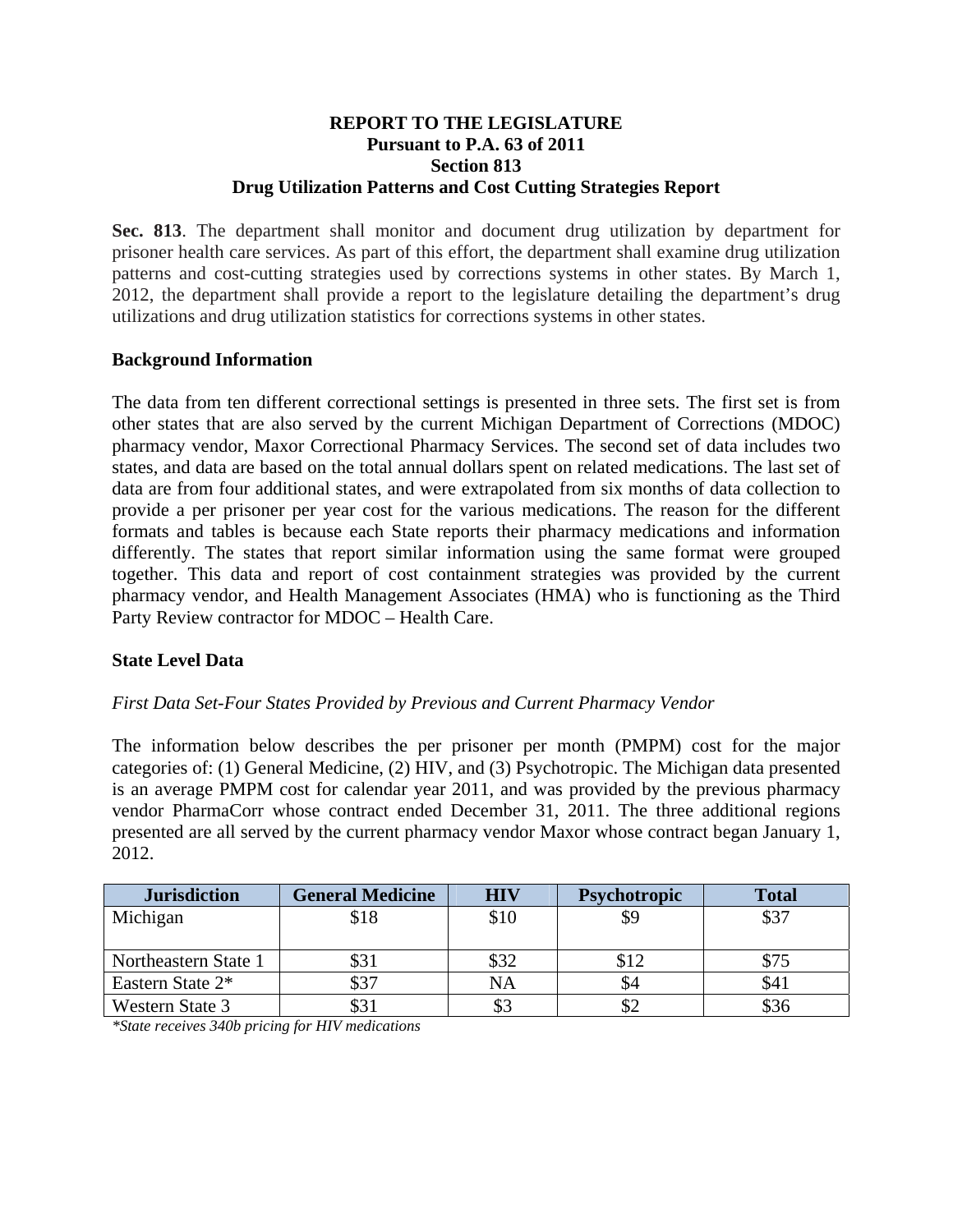## *Second Data Set- Two States Provided by Current Pharmacy Vendor*

The second table provides data on total drug cost for HIV, Psychotropic, Hepatitis and all other medications. It is not broken down by a per prisoner cost, but rather provides the overall total of the medications.

| State      | <b>Hepatitis</b> | <b>HIV</b>   | <b>Psychotropic</b> | <b>All Other</b> | Total        |
|------------|------------------|--------------|---------------------|------------------|--------------|
| Texas      | \$3,130,646      | \$18,692,137 | \$1,859,978         | \$16,271,271     | \$39,954,032 |
| California | \$2,809,876      | \$8,809,097  | \$12,849,114        | \$18,351,068     | \$42,819,155 |

## *Third Data Set- Four States Provided by Third Party Reviewer*

The table below contains information from four different states based on a per prisoner per year cost. The four States had data that included cost related to Hepatitis, HIV, Psychotropic and all other medications, and six months of data were extrapolated to estimate a full year of experience.

| <b>State</b>  | <b>Hepatitis</b> | <b>HIV</b> | <b>Psychotropic</b> | <b>All Other</b> | <b>Total</b> |
|---------------|------------------|------------|---------------------|------------------|--------------|
| Connecticut   | \$2              | \$203      | \$96                | \$288            | \$589        |
| Massachusetts | \$57             | \$436      | \$140               | \$372            | \$1,005      |
| Nevada        | \$3              | \$92       | \$73                | \$152            | \$320        |
| Oregon        | \$64             | \$95       | \$224               | \$377            | \$760        |

# **Cost Containment Strategies**

## *Provided Through Research by Maxor and Third Party Reviewer (HMA)*

Through an extensive literature review and internet search of pharmacy practices cost containment strategies were found from a variety of states.

Formulary Management: Formulary management includes more than just creating a list of drugs and creating a formulary. Formulary medication decisions should be clinically based and supported by evidence relating to efficacy, safety and cost. The formulary education, implementation, evaluation, and ongoing management of the formulary are also important. Effective pharmacy utilization management is dynamic and changes with every new drug approval. To remain effective, formularies must be constantly evaluated and updated based on the changing patient population needs, the ever-changing availability of drugs, the most current research and evolving pharmacoeconomics.

The determination on whether or not to include a drug on the formulary takes into account regional standards of care, characteristics of the patient population being served, disease management evaluations, and the availability of other drugs already on the formulary. Every analysis includes an evaluation of a medication's safety, efficacy, and cost. When used in conjunction with well considered disease management guidelines, an active formulary can help provide a quality standard of care for the patients while effectively managing drug costs.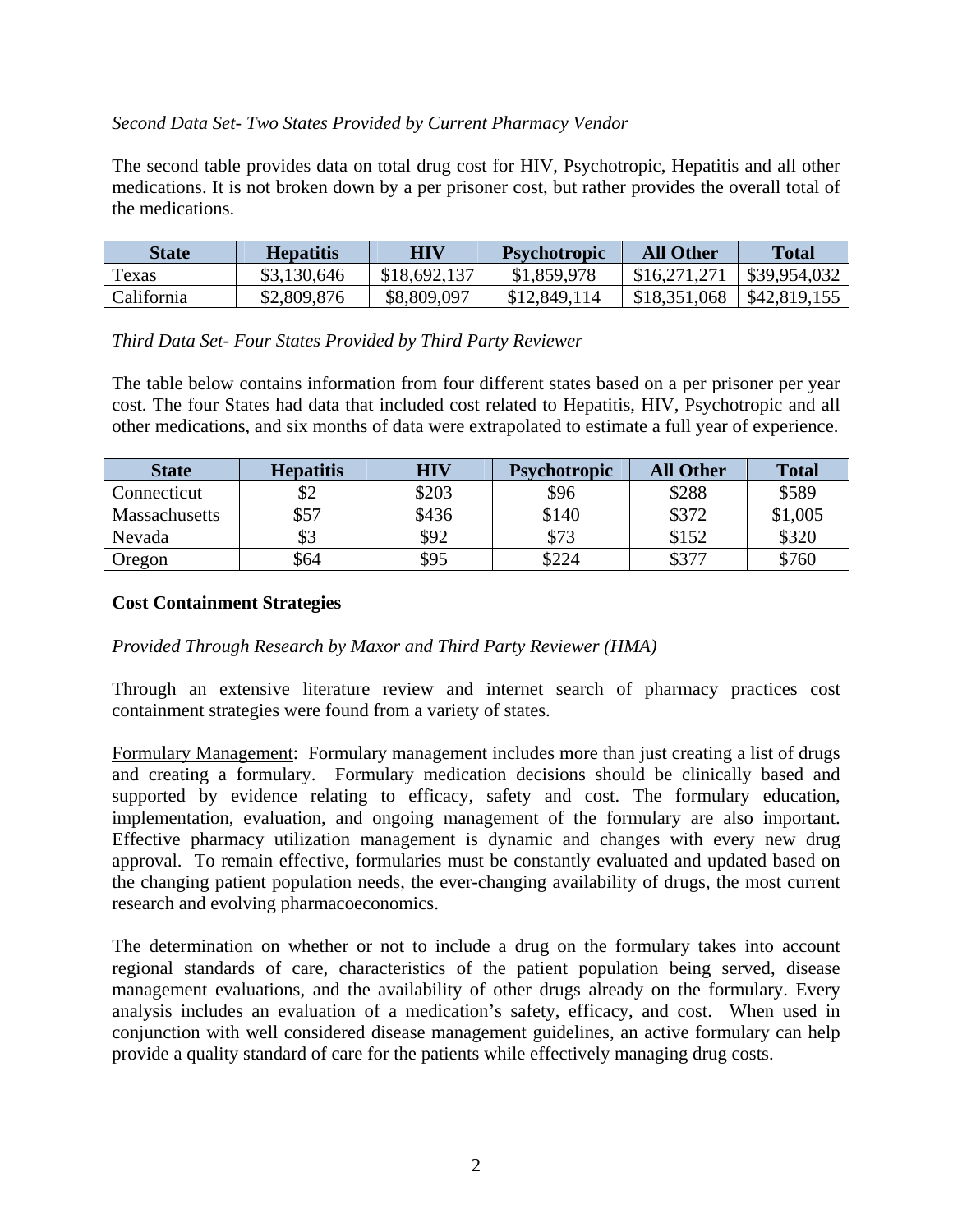Disease Medication Management Guidelines: Evidence-based disease management guidelines provide clinical pathways for cost-effective treatment of common disease states. Such guidelines are especially effective for management of chronic diseases and typically include recommended medication therapies. Development of such guidelines typically includes a review of the medical literature, review of national treatment guidelines, and evaluation of population-specific treatment data. The goal is to develop tools that assist healthcare providers in making treatment decisions that result in improved outcomes and consistent, cost-effective care. The guidelines often include patient education information to assist providers in engaging patients in their care. Guidelines are typically reviewed and updated every three years or when new national treatment guidelines, landmark clinical studies, and/or new drug therapies become available.

Use of Generics: Most jurisdictions require the automatic use of generic medications when available unless the medical provider specifically requires the brand drug to be dispensed. An effective Pharmacy and Therapeutics (P&T) Committee process includes the monitoring of medications so that planning for immediate conversions to generic medications can occur as soon as possible. The introduction of a new medication or conversion from a branded to a generic medication may or may not translate into immediate cost savings unless a proactive conversion program is established.

Non-Formulary Approval Processes/Prior Authorizations: Implementation of a formulary system is one of the most critical components to controlling cost. However, even the most robust programs must work to improve and maintain formulary compliance. It is critical to identify nonformulary medications at the point of order entry and alert the prescriber so a formulary alternative can be considered. If a non-formulary medication is desired, then a prescribed review and approval process should be followed to ensure the non-formulary medication is required. Typically this review requires the approval of a supervising medical provider and/or a clinical pharmacist.

Disease Management Evaluation (DME): Effective P&T Committees often use a disease management evaluation program to evaluate the effectiveness of current and proposed medications. DMEs are used to assess the performance of a medication or therapeutic category, disease state or condition, medication use process or specific outcome. The goals of the DME process are to promote optimal drug use, evaluate the effectiveness of drug therapy, identify drug-related problems, identify areas where further education of providers and/or patients is needed, and to assess drug control systems, criteria and protocols. DMEs help to ensure the selected medications are producing the desired outcomes.

340B Drug Pricing Programs: The Health Resources and Services Administration (HRSA) Office of Pharmacy Affairs (OPA) administers the 340B Drug Pricing Program which allows qualifying safety net providers to purchase pharmaceuticals at a significantly reduced price. The purpose of the Program is to improve access to medication for needy populations and help safety net providers stretch limited financial resources. 340B Programs generate savings through an upfront discount on prescription drugs that is equal to or less than the average manufacturers price (AMP) minus the federal Medicaid rebate. A few state correctional systems have implemented 340B drug pricing to reduce pharmaceutical costs. The majority of these programs use 340B pricing for inmates with HIV/AIDS and/or Hepatitis C.